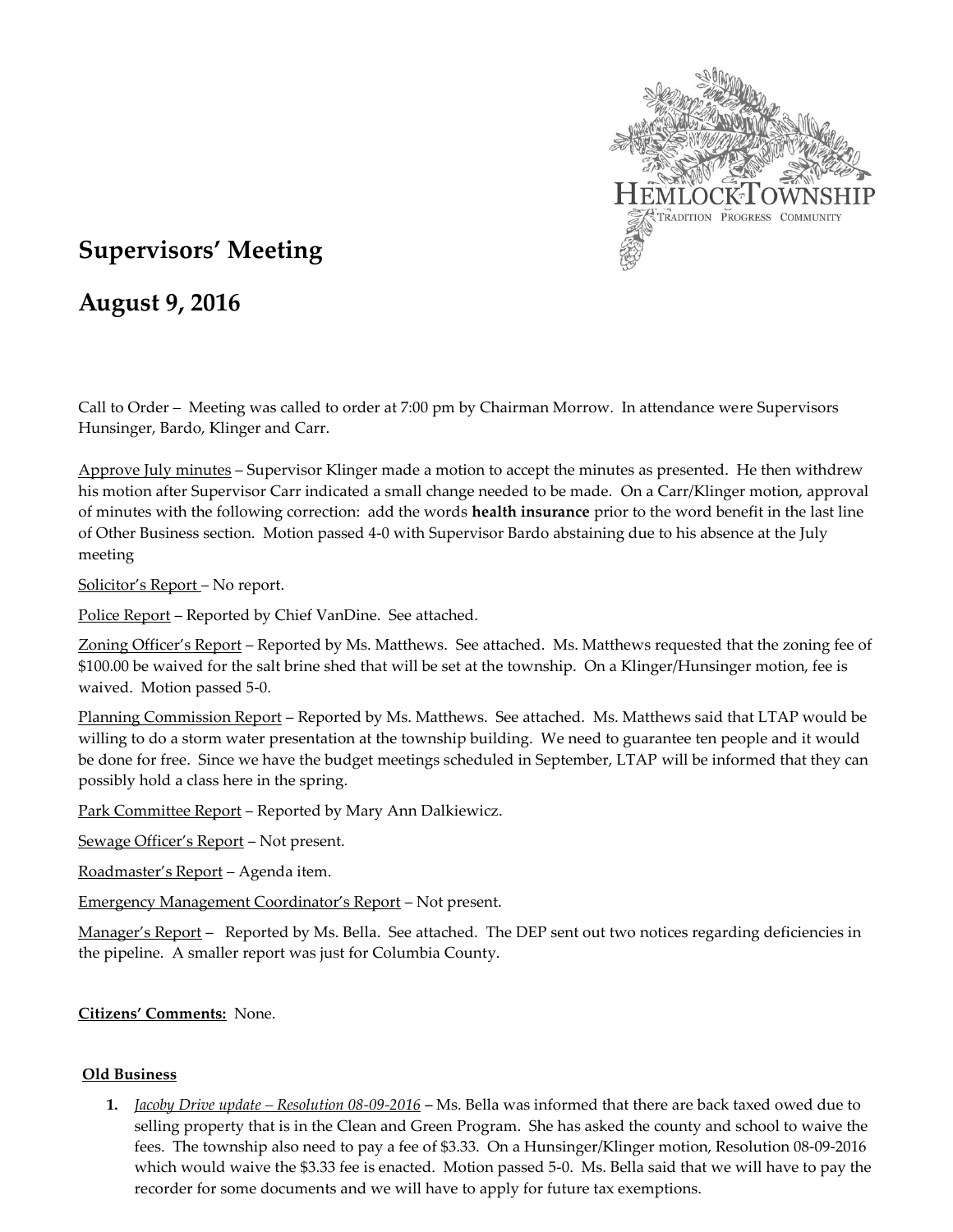**2.** *2009 Crown Victoria* – Chief VanDine reached out to surrounding municipalities and no one was interested in purchasing the car. Ms. Bella stated that we can advertise on Municibid. The only cost to the township would be to advertise this in the paper. We can reject all the bids if we choose. On a Carr/Klinger motion, permission is given to list car on Municibid and newspaper. Motion passed 5-0.

## **New Business**

- **3.** *Bloomsburg Public Library presentation* Ms. Denise Snyder and Joanne Hunt, representatives for the Bloomsburg Library, provided information about what the library has available to their patrons. Ms. Lydia Kielger discussed the values of having children and adult programs.
- **4.** *Consideration of bids for Mitchell Drive* Two bids were submitted. Asphalt Maintenance Solutions LLC returned a bid but did not include a price. Asphalt Paving Systems bid \$30,707.44. On a Klinger/Carr motion, bids are rejected. Motion passed 5-0.
- **5.** *Consideration of Preliminary/Final Subdivision Plan for Steve and Angela Speaks* Planning commission recommended for approval of plans once comments from the County have been received. On a Klinger/Carr motion, plans are approved pending signatures. Motion passed 5-0.
- **6.** *County Line Road*  Ms. Bella stated that the township received a letter from the Whalens who reside at 95 County Line Road expressing concerns of the roadway. We also received a letter from West Hemlock. Both our townships own one lane of the road. Supervisor Klinger is in the process of researching where the deed of dedication is. He will need to go to the courthouse. Roger Wintersteen, supervisor from West Hemlock, stated that at his township meeting last night the supervisors voted to vacate County Line Road if we were in agreement. They feel the road needs a lot of work and there are only two residents on the road. Solicitor Lewis explained to them the procedure involved in vacating the road. After further discussion, it was decided to table this and do some research on this for next month's meeting.
- **7.** *Discussion of possible tree ordinance* Supervisor Klinger said there are mature trees that fall from outside the right-of-way onto our roads and then the township has to pay. He gave several examples of trees that came down and we had to hire someone to remove it. Supervisor Carr does not want to push the cost of clearing trees from the township right-of-way on individual landowners. After further conversation it was decided to let Solicitor Lewis review the road/tree issue. It was also recommended that we put out a bid next year for tree cutting.
- **8.** *Discussion of siding for Township Building* Supervisor Morrow stated that he asked Supervisor Hunsinger to get prices to replace siding. The price to replace is \$455.00 for 697 square feet. Supervisor Hunsinger said he could do it with some help. Supervisor Bardo said he could get a price under \$1000.00 for siding and installation. Supervisor Carr felt that the road crew is too busy to loan out a worker. On a Bardo/Carr motion, the siding will be replaced on the side of the building, labor and materials included in the price, not to exceed \$1,500.00. Motion passed 5-0.
- **9.** *Budget Workshop dates, week of September 18, 2016* Dates for the workshop will be Monday, Tuesday and Wednesday, September 19, 20 and 21.

#### **Other Business**

Mrs. Bella received a request from Harbor Freight for an extension of ninety days from September 11 for the plans. On a Morrow/Hunsinger motion, extension is granted. Motion passed 5-0.